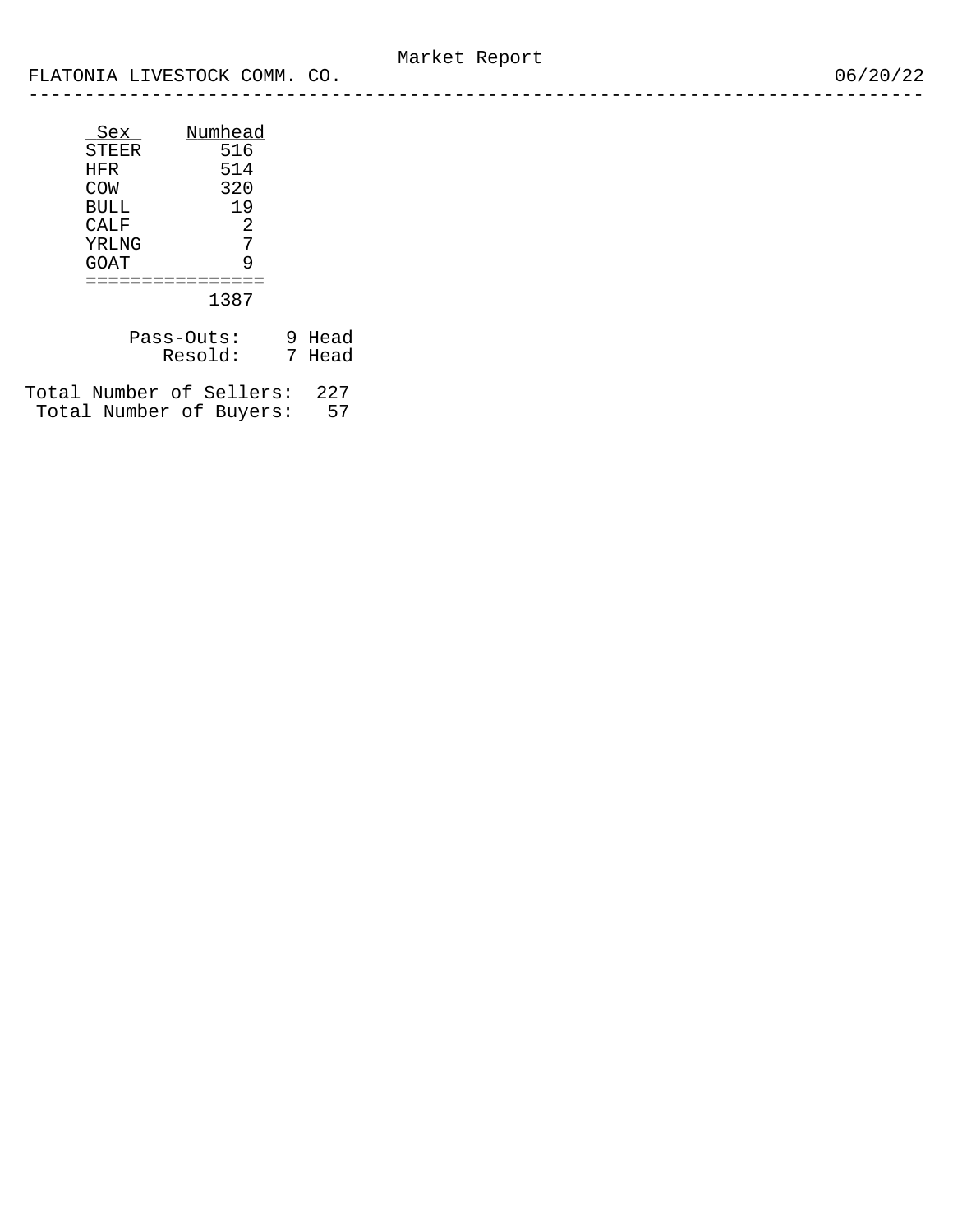FLATONIA LIVESTOCK COMM. CO. 06/20/22

| Sex          |                 |                  |                     | Weight $---$  | Number Hd      |             |          | Averages |          |
|--------------|-----------------|------------------|---------------------|---------------|----------------|-------------|----------|----------|----------|
| Type         | Kind            | SaleType         | Low                 | High          | Tot            | Avg         | Low      | High     | Avg      |
| =====        | $=$ $=$ $=$ $=$ | ========         |                     | $=$ $=$ $=$   | =======        | $=$ $=$ $=$ | ======== | ======== | ======== |
| <b>STEER</b> |                 | WΤ               | 100                 | 199           | 5              | 5           | 85.00    | 140.00   | 121.200  |
| <b>STEER</b> |                 | WТ               | 200                 | 299           | 35             | 35          | 72.00    | 192.00   | 158.257  |
| <b>STEER</b> |                 | WТ               | 300                 | 399           | 93             | 93          | 60.00    | 196.00   | 157.237  |
| <b>STEER</b> |                 | WТ               | 400                 | 499           | 148            | 148         | 55.00    | 180.00   | 149.182  |
| <b>STEER</b> |                 | WТ               | 500                 | 599           | 124            | 124         | 49.00    | 168.00   | 147.968  |
| <b>STEER</b> |                 | WТ               | 600                 | 699           | 55             | 55          | 50.00    | 151.00   | 133.945  |
| <b>STEER</b> |                 | WТ               | 700                 | 799           | 13             | 13          | 81.00    | 154.00   | 130.923  |
| <b>STEER</b> |                 | WТ               | 800                 | 899           | $\mathbf 1$    | 1           | 95.00    | 95.00    | 95.000   |
| <b>STEER</b> |                 | GW               | 700                 | 799           | 5              | 5           | 149.00   | 149.00   | 149.000  |
| <b>STEER</b> |                 | HD               | $\mathsf 0$         | 99            | 3              | 3           | 30.00    | 110.00   | 80.000   |
| <b>STEER</b> |                 | HD               | 100                 | 199           | 6              | 6           | 110.00   | 290.00   | 210.833  |
| <b>HFR</b>   |                 | WТ               | 100                 | 199           | 3              | 3           | 120.00   | 128.00   | 125.333  |
| <b>HFR</b>   |                 | WТ               | 200                 | 299           | 36             | 36          | 30.00    | 165.00   | 120.083  |
| <b>HFR</b>   |                 | WТ               | 300                 | 399           | 79             | 79          | 66.00    | 182.00   | 131.051  |
| <b>HFR</b>   |                 | WТ               | 400                 | 499           | 149            | 149         | 47.00    | 164.00   | 133.886  |
| <b>HFR</b>   |                 | WТ               | 500                 | 599           | 137            | 137         | 79.00    | 152.00   | 134.007  |
| <b>HFR</b>   |                 | WТ               | 600                 | 699           | 50             | 50          | 78.00    | 147.00   | 126.260  |
| <b>HFR</b>   |                 | WТ               | 700                 | 799           | 15             | 15          | 78.00    | 128.00   | 108.467  |
| <b>HFR</b>   |                 | WТ               | 800                 | 899           | 3              | 3           | 75.00    | 114.00   | 90.333   |
| <b>HFR</b>   |                 | WТ               | 900                 | 999           | 2              | $\mathbf 2$ | 84.00    | 101.00   | 92.500   |
| <b>HFR</b>   |                 | WТ               |                     | 1000 and over | $\mathbf 1$    | $\mathbf 1$ | 75.00    | 75.00    | 75.000   |
| <b>HFR</b>   |                 | GW               | 400                 | 499           | $\overline{a}$ | 2           | 141.00   | 141.00   | 141.000  |
| <b>HFR</b>   |                 | GW               | 600                 | 699           | $\overline{a}$ | 2           | 162.00   | 162.00   | 162.000  |
| <b>HFR</b>   |                 | HD               | $\mathsf{O}\xspace$ | 99            | 4              | 4           | 110.00   | 360.00   | 210.000  |
| <b>HFR</b>   |                 | HD               | 100                 | 199           | 7              | 7           | 110.00   | 220.00   | 178.571  |
| <b>HFR</b>   |                 | HD               | 200                 | 299           | $\mathbf 1$    | 1           | 25.00    | 25.00    | 25.000   |
| <b>HFR</b>   |                 | GH               | 900                 | 999           | 3              | 3           | 960.00   | 960.00   | 960.000  |
| <b>HFR</b>   |                 | $\rm PR$         | 800                 | 899           | 2              | 2           | 900.00   | 900.00   | 900.000  |
| <b>HFR</b>   |                 | HD               | $\mathsf 0$         | 199           | 11             | 11          | 110.00   | 360.00   | 190.000  |
| <b>HFR</b>   |                 | HD               | 200                 | 299           | $\mathbf 1$    | 1           | 25.00    | 25.00    | 25.000   |
| COW          |                 | WТ               | 500                 | 599           | $\mathbf 1$    | 1           | 40.00    | 40.00    | 40.000   |
| COW          |                 | WТ               | 600                 | 699           | 7              | 7           | 32.00    | 78.00    | 52.929   |
| COW          |                 | WT               | 700                 | 799           | 13             | 13          | 45.00    | 121.00   | 75.000   |
| COW          |                 | WT               | 800                 | 899           | 34             | 34          | 42.00    | 94.00    | 59.647   |
| COM          |                 | $\mathtt{WT}$    | 900                 | 999           | 57             | 57          | 45.00    | 92.00    | 61.789   |
| COM          |                 | WΤ               |                     | 1000 and over | 156            | 156         | 40.00    | 92.00    | 75.869   |
| COM          |                 | HD               | 700                 | 799           | 1              | 1           | 725.00   | 725.00   | 725.000  |
| COM          |                 | HD               | 900                 | 999           | 1              | 1           | 875.00   | 875.00   | 875.000  |
| COM          |                 | HD               |                     | 1000 and over | 9              | 9           | 875.00   | 1100.00  | 958.333  |
| COM          |                 | PR               | 900                 | 999           | 6              | 6           | 725.00   | 900.00   | 816.667  |
|              |                 |                  |                     | 1000 and over |                |             | 875.00   | 1525.00  | 1241.136 |
| COM          |                 | PR<br>${\rm GP}$ |                     | 1000 and over | 44             | 44          | 1175.00  | 1350.00  | 1282.143 |
| COM          |                 |                  | 800                 | 899           | 28             | 28          | 86.00    | 86.00    | 86.000   |
| <b>BULL</b>  |                 | WΤ               |                     |               | 1              | 1           |          |          |          |
| <b>BULL</b>  |                 | WΤ               | 500                 | 1000 and over | 18             | 18          | 68.00    | 111.50   | 100.833  |
| <b>CALF</b>  |                 | WΤ               |                     | and over      | 2              | 2           | 144.00   | 152.00   | 148.000  |
| YRLNG        |                 | WΤ               | 500                 | 599           | 1              | 1           | 155.00   | 155.00   | 155.000  |
| YRLNG        |                 | WΤ               | 600                 | 699           | 2              | 2           | 120.00   | 121.00   | 120.500  |
| YRLNG        |                 | WΤ               | 700                 | 799           | 1              | 1           | 50.00    | 50.00    | 50.000   |
| YRLNG        |                 | WТ               | 800                 | 899           | $\mathbf 1$    | 1           | 116.00   | 116.00   | 116.000  |